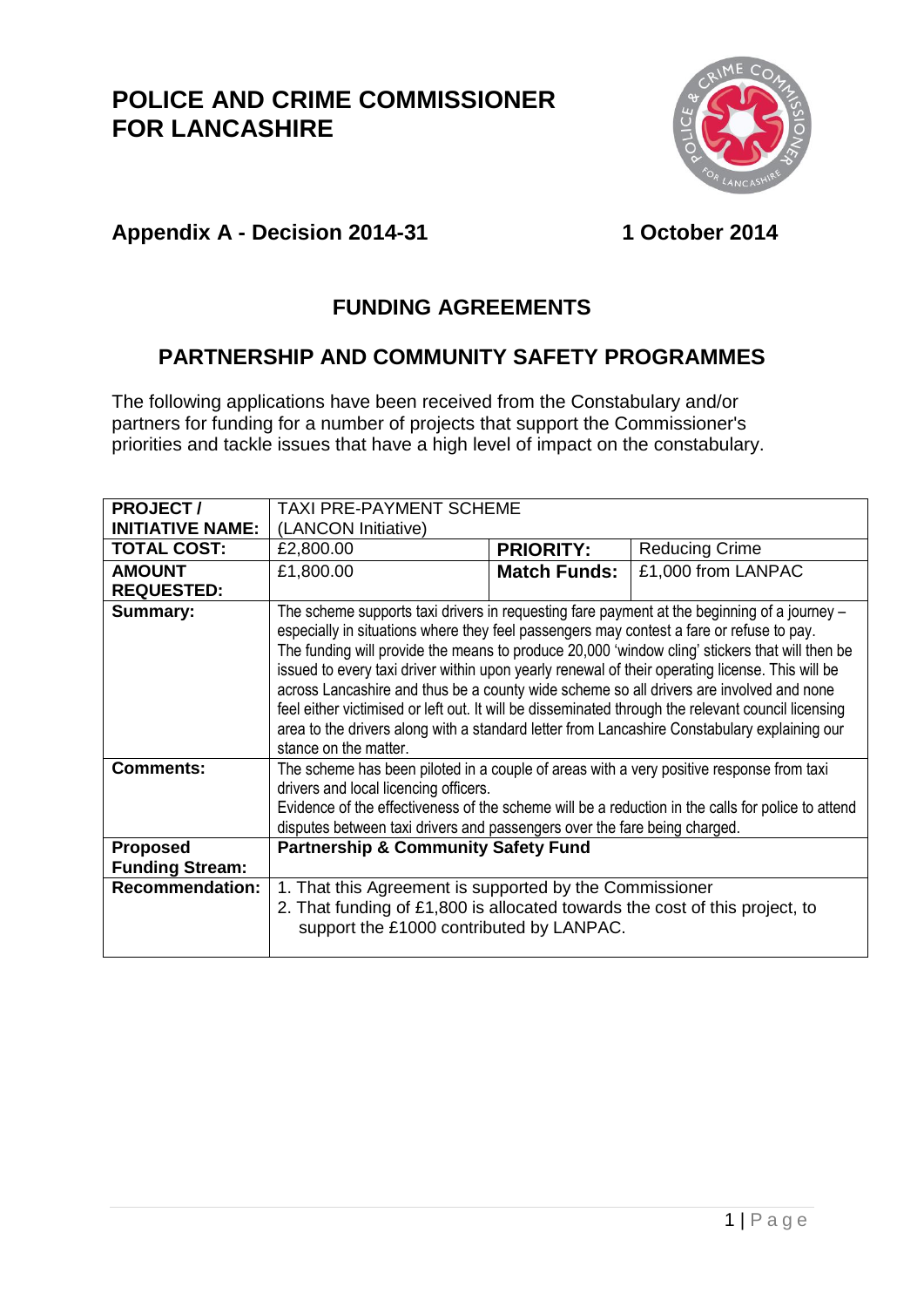

| <b>PROJECT/</b>         | <b>CCTV Review (Eastern)</b>                                                                    |                     |                            |
|-------------------------|-------------------------------------------------------------------------------------------------|---------------------|----------------------------|
| <b>INITIATIVE NAME:</b> | In partnership with Blackburn with Darwen Council                                               |                     |                            |
| <b>TOTAL COST:</b>      | £15,000                                                                                         | <b>PRIORITY:</b>    | Reducing Crime & Re-       |
|                         |                                                                                                 |                     | Offending                  |
| <b>AMOUNT</b>           | £7,500.00                                                                                       | <b>Match Funds:</b> | £7,500 from Blackburn with |
| <b>REQUESTED:</b>       |                                                                                                 |                     | Darwen Council             |
| Summary:                | Blackburn with Darwen are undertaking a review of CCTV system within the borough and            |                     |                            |
|                         | offered an opportunity for the consultant being used for this work to undertake a similar piece |                     |                            |
|                         | of work in other boroughs in the East/Pennine area. This would enable a more informed           |                     |                            |
|                         | approach to be taken to the delivery of a possible merged CCTV service across the area          |                     |                            |
| <b>Comments:</b>        | This supports the PCC's commitment to work with partners to develop more effective and          |                     |                            |
|                         | efficient CCTV systems across Lancashire with increased sharing of facilities such as control   |                     |                            |
|                         | rooms.                                                                                          |                     |                            |
|                         | The funding allocated would represent 50% of the final agreed cost of a consultant up to a      |                     |                            |
|                         | maximum of £7,500                                                                               |                     |                            |
| <b>Proposed</b>         | <b>Partnership and Community Safety Fund</b>                                                    |                     |                            |
| <b>Funding Stream:</b>  |                                                                                                 |                     |                            |
| <b>Recommendation:</b>  | 1. That this Agreement is supported by the Commissioner                                         |                     |                            |
|                         | 2. That funding of up to £7,500 is allocated to fund additional work by a                       |                     |                            |
|                         | consultant contracted by Blackburn Council to review the provision of                           |                     |                            |
|                         | CCTV systems in the East/Pennine area of the County.                                            |                     |                            |

| <b>PROJECT/</b>         | BREAKING THE CYCLE - DOMESTIC ABUSE SUPPORT                                               |                     |                          |  |
|-------------------------|-------------------------------------------------------------------------------------------|---------------------|--------------------------|--|
| <b>INITIATIVE NAME:</b> | Sahara, Preston                                                                           |                     |                          |  |
| <b>TOTAL COST:</b>      | £46,100.00<br><b>PRIORITY:</b><br><b>Domestic Abuse Victims</b>                           |                     |                          |  |
| <b>AMOUNT</b>           | £46,100.00                                                                                | <b>Match Funds:</b> | No direct match funding. |  |
| <b>REQUESTED:</b>       |                                                                                           |                     | Use of Sahara facilities |  |
| Summary:                | The Breaking the Cycle programme provides counselling and advocacy services for women     |                     |                          |  |
|                         | from the BME community who are either victims of, or at risk from domestic abuse. The     |                     |                          |  |
|                         | support will enable women to better cope and help them to rebuild their lives.            |                     |                          |  |
|                         | The Advocacy role will ensure that the women are better equipment to access mainstream    |                     |                          |  |
|                         | services and to build links with agencies such as the Police, CPS, etc.                   |                     |                          |  |
| <b>Comments:</b>        | Specialist support for BME communities is not covered in the general Domestic Abuse       |                     |                          |  |
|                         | commission and this service will help to meet that need in the Preston, Chorley and South |                     |                          |  |
|                         | Ribble areas.                                                                             |                     |                          |  |
| <b>Proposed</b>         | <b>Victims Funding 2014</b>                                                               |                     |                          |  |
| <b>Funding Stream:</b>  |                                                                                           |                     |                          |  |
| <b>Recommendation:</b>  | 1. That this Agreement is supported by the Commissioner                                   |                     |                          |  |
|                         | 2. That funding of £46,100 is allocated towards the cost of providing a                   |                     |                          |  |
|                         | Counsellor and Advocacy Officer as part of the Breaking the Cycle                         |                     |                          |  |
|                         | Programme.                                                                                |                     |                          |  |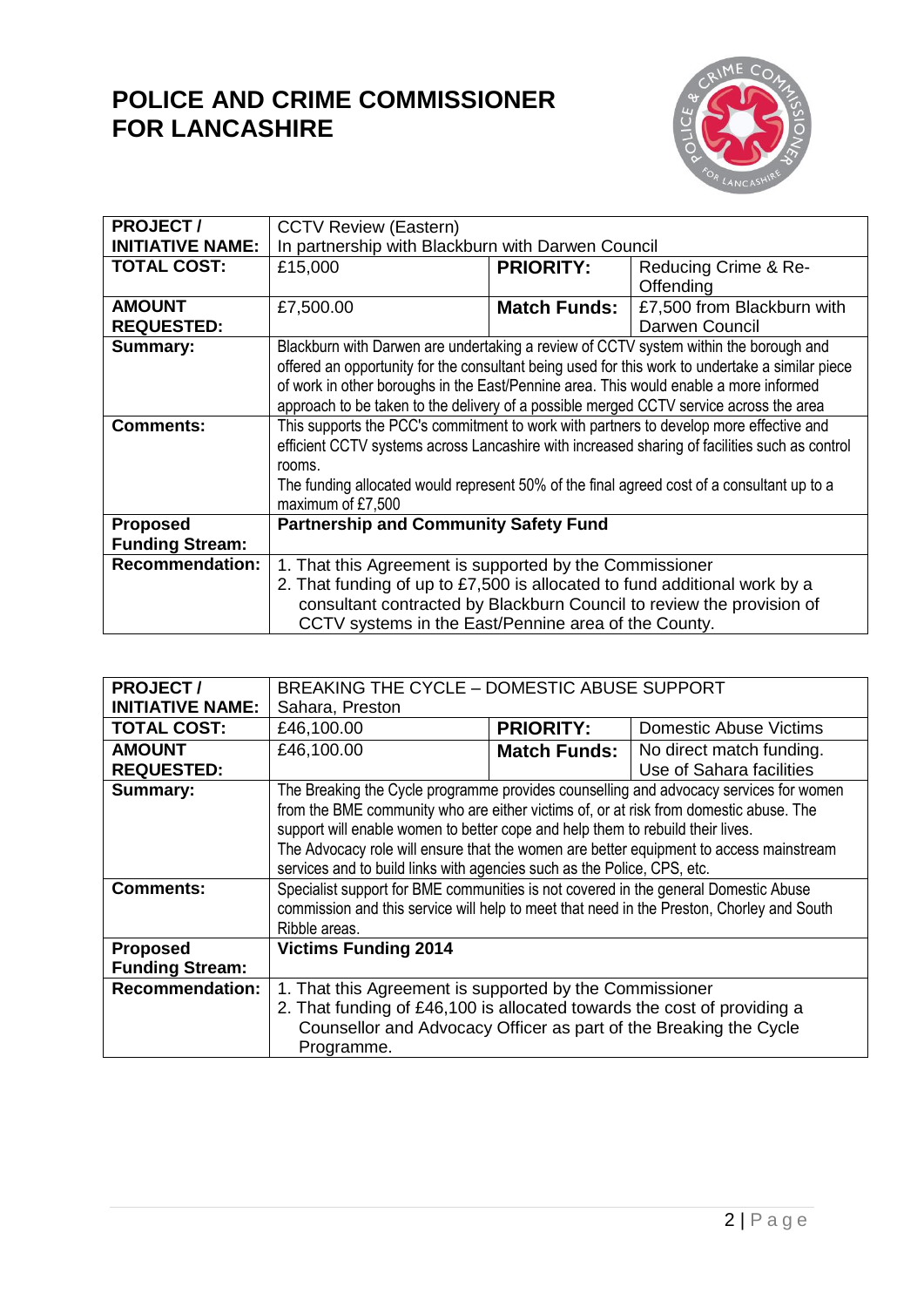

| <b>PROJECT/</b>         | SUPPORT FOR YOUNG VICTIMS                                                                     |                     |                              |
|-------------------------|-----------------------------------------------------------------------------------------------|---------------------|------------------------------|
| <b>INITIATIVE NAME:</b> | <b>STREETLIFE Trust, Blackpool</b>                                                            |                     |                              |
| <b>TOTAL COST:</b>      | £18,677.00                                                                                    | <b>PRIORITY:</b>    | <b>Victims</b>               |
|                         |                                                                                               |                     | <b>Vulnerable People</b>     |
| <b>AMOUNT</b>           | £18,677.00                                                                                    | <b>Match Funds:</b> | No direct match funding      |
| <b>REQUESTED:</b>       |                                                                                               |                     | Use of the Streetlife Centre |
| Summary:                | This project provides support for vulnerable young people who have been victims of crime      |                     |                              |
|                         | and/or ASB. The support is available to all young people, although Streetlife operate from a  |                     |                              |
|                         | centre in the Blackpool area                                                                  |                     |                              |
| <b>Comments:</b>        | This project received MoJ funding up to the 30 September 2014 and this funding will enable    |                     |                              |
|                         | the project to be maintained until 31 March 2015. The provision of this service when then be  |                     |                              |
|                         | reviewed in line with the Commissioner taking on full responsibility for all victim services. |                     |                              |
| <b>Proposed</b>         | <b>Victims Funding 2014</b>                                                                   |                     |                              |
| <b>Funding Stream:</b>  |                                                                                               |                     |                              |
| <b>Recommendation:</b>  | 1. That this Agreement is supported by the Commissioner                                       |                     |                              |
|                         | 2. That funding of £18,677 is allocated to fund this project up to the 31 March               |                     |                              |
|                         | 2015.                                                                                         |                     |                              |

| <b>PROJECT/</b>         | RAPE AND SEXUAL VIOLENCE SUPPORT SERVICES                                                       |                     |                           |
|-------------------------|-------------------------------------------------------------------------------------------------|---------------------|---------------------------|
| <b>INITIATIVE NAME:</b> | <b>Birchall Trust</b>                                                                           |                     |                           |
| <b>TOTAL COST:</b>      | £20,922.00                                                                                      | <b>PRIORITY:</b>    | Victims                   |
|                         |                                                                                                 |                     | <b>Vulnerable People</b>  |
| <b>AMOUNT</b>           | £20,922.00                                                                                      | <b>Match Funds:</b> | No direct match funding   |
| <b>REQUESTED:</b>       |                                                                                                 |                     | Use of the Birchall Trust |
|                         |                                                                                                 |                     | facilities.               |
| Summary:                | The project provides therapeutic support to victims of rape and sexual abuse, both male and     |                     |                           |
|                         | female, children, young people and adults living in North Lancashire. This support is mainly in |                     |                           |
|                         | the form of counselling sessions of one hour each week based in counselling rooms located       |                     |                           |
|                         | in Lancaster and Morecambe.                                                                     |                     |                           |
|                         | The support provided is not time limited as this is especially important for complex cases and  |                     |                           |
|                         | for young children.                                                                             |                     |                           |
| <b>Comments:</b>        | This project received MoJ funding up to the 30 September 2014 and this funding will enable      |                     |                           |
|                         | the project to be maintained until 31 March 2015. The provision of this service when then be    |                     |                           |
|                         | reviewed in line with the Commissioner taking on full responsibility for all victim services    |                     |                           |
| <b>Proposed</b>         | <b>Victims Funding 2014</b>                                                                     |                     |                           |
| <b>Funding Stream:</b>  |                                                                                                 |                     |                           |
| <b>Recommendation:</b>  | 1. That this Agreement is supported by the Commissioner                                         |                     |                           |
|                         | 2. That funding of £20,922 is allocated to fund this project up to the 31 March                 |                     |                           |
|                         | 2015.                                                                                           |                     |                           |